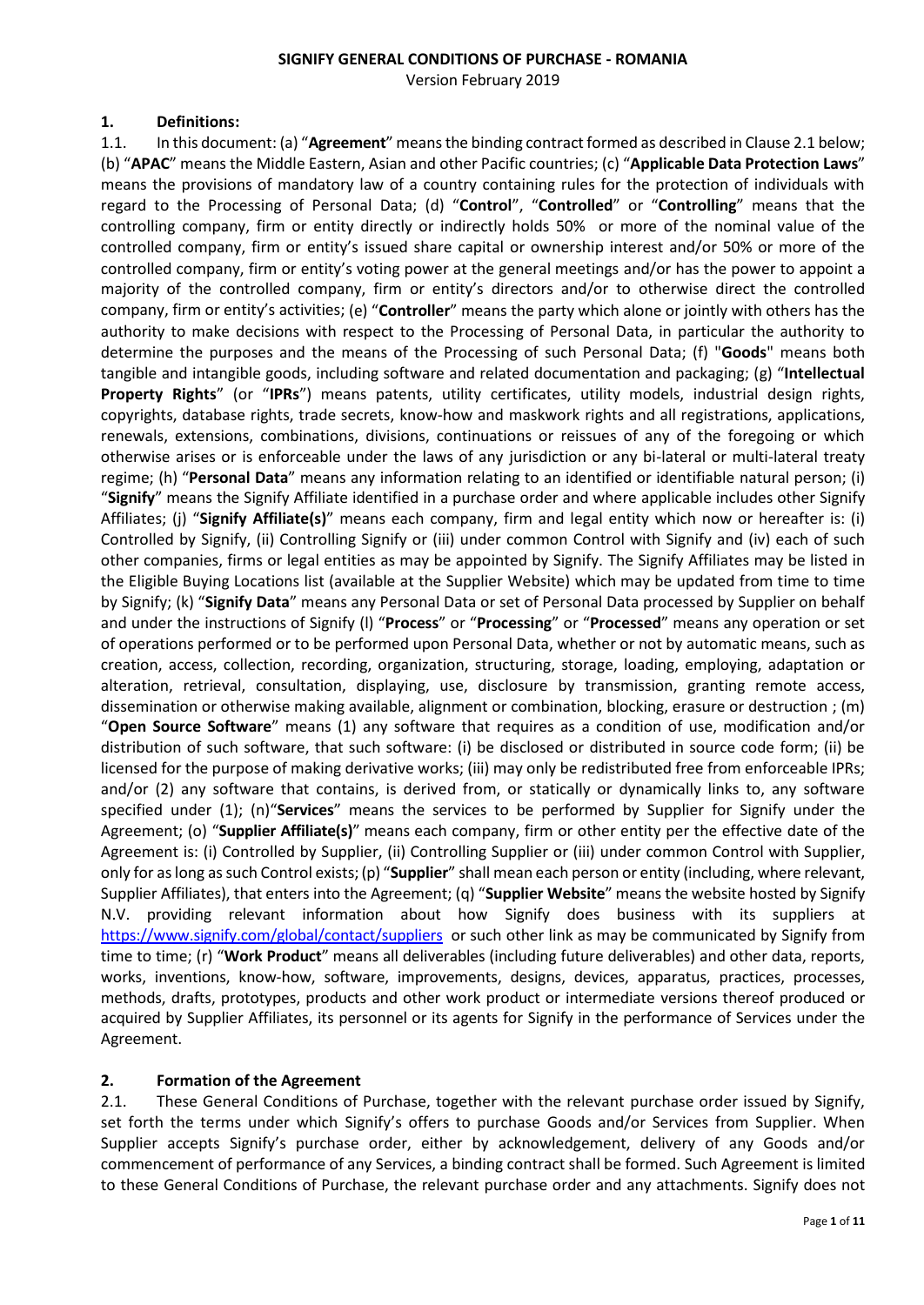agree to any proposed amendment, alteration, or addition by Supplier. The Agreement can be varied only in writing signed by Signify. Any other statement or writing of Supplier shall not alter, add to, or otherwise affect the Agreement.

2.2. Signify is not bound by and hereby expressly objects to and rejects Supplier's general conditions of sale and any additional or different terms or provisions that may appear on any proposal, quotation, price list, acknowledgment, invoice, packing slip or the like used by Supplier. Course of performance, course of dealing, and usage of trade shall not be applied to modify these General Conditions of Purchase.

2.3. All costs incurred by Supplier in preparing and submitting any acceptance of Signify's offer shall be for the account of Supplier.

2.4. For certain countries a translated version of the Signify General Conditions of Purchase has been made available to Supplier on the following website:

[https://www.signify.com/global/contact/suppliers/working-with-signify/general-conditions-of-purchase.](https://www.signify.com/global/contact/suppliers/working-with-signify/general-conditions-of-purchase) In case of a conflict between a country specific translated version of the Signify General Conditions of Purchase and these Signify General Conditions of Purchase, the latter shall prevail.

2.5. For certain countries a country specific version of the Signify General Conditions of Purchase shall govern the Agreement, which country specific version has been made available to Supplier on the following website[: https://www.signify.com/global/contact/suppliers/working-with-signify/general-conditions-of](https://www.signify.com/global/contact/suppliers/working-with-signify/general-conditions-of-purchase)[purchase.](https://www.signify.com/global/contact/suppliers/working-with-signify/general-conditions-of-purchase)

## **3. Time of the Essence**

3.1. Time is of the essence and all dates referred to in the Agreement shall be firm. In the event that Supplier anticipates any difficulty in complying with any delivery date or any of its other obligations under the Agreement, Supplier shall promptly notify Signify in writing.

## **4. Delivery of Goods**

4.1. All Goods shall be delivered DAP "named place" (as defined in the Incoterms 2010) with "named place" as the final place of delivery as mentioned on the purchase order. In case the purchase order contains a different Incoterm, the Incoterm on the purchase order prevails.

4.2. Delivery shall be completed as per the applicable Incoterm, but this shall not constitute acceptance of the Goods.

4.3. Supplier shall, concurrently with the delivery of the Goods, provide Signify with copies of all applicable licenses. Each delivery of Goods to Signify shall include a packing list stating at least (i) the applicable purchase order number, (ii) the Signify part number, (iii) the quantity shipped, and (iv) the date of shipment.

4.4. Supplier shall make no partial delivery or delivery before the agreed delivery date(s). Signify reserves the right to refuse delivery of Goods and return same at Supplier's risk and expense if Supplier defaults in the manner and time of delivery or in the rate of shipment. Signify shall not be liable for any costs incurred by Supplier related to production, installation, assembly or any other work related to the Goods, prior to delivery in accordance with the Agreement.

4.5. Any design, manufacturing, installation or other work to be performed by or on behalf of Supplier under the Agreement shall be executed with good workmanship and using proper materials and in accordance with all applicable laws, regulations and codes.

4.6. Supplier shall pack, mark and ship the Goods in accordance with sound commercial practices and Signify's specifications in such manner as to prevent damage during transport and to facilitate efficient unloading, handling and storage, and all Goods shall be clearly marked as destined for Signify. Notwithstanding the provisions of the applicable Incoterms, Supplier shall be responsible for any loss or damage due to its failure to properly preserve, package, handle (before delivery as per the applicable Incoterm) or pack the Goods;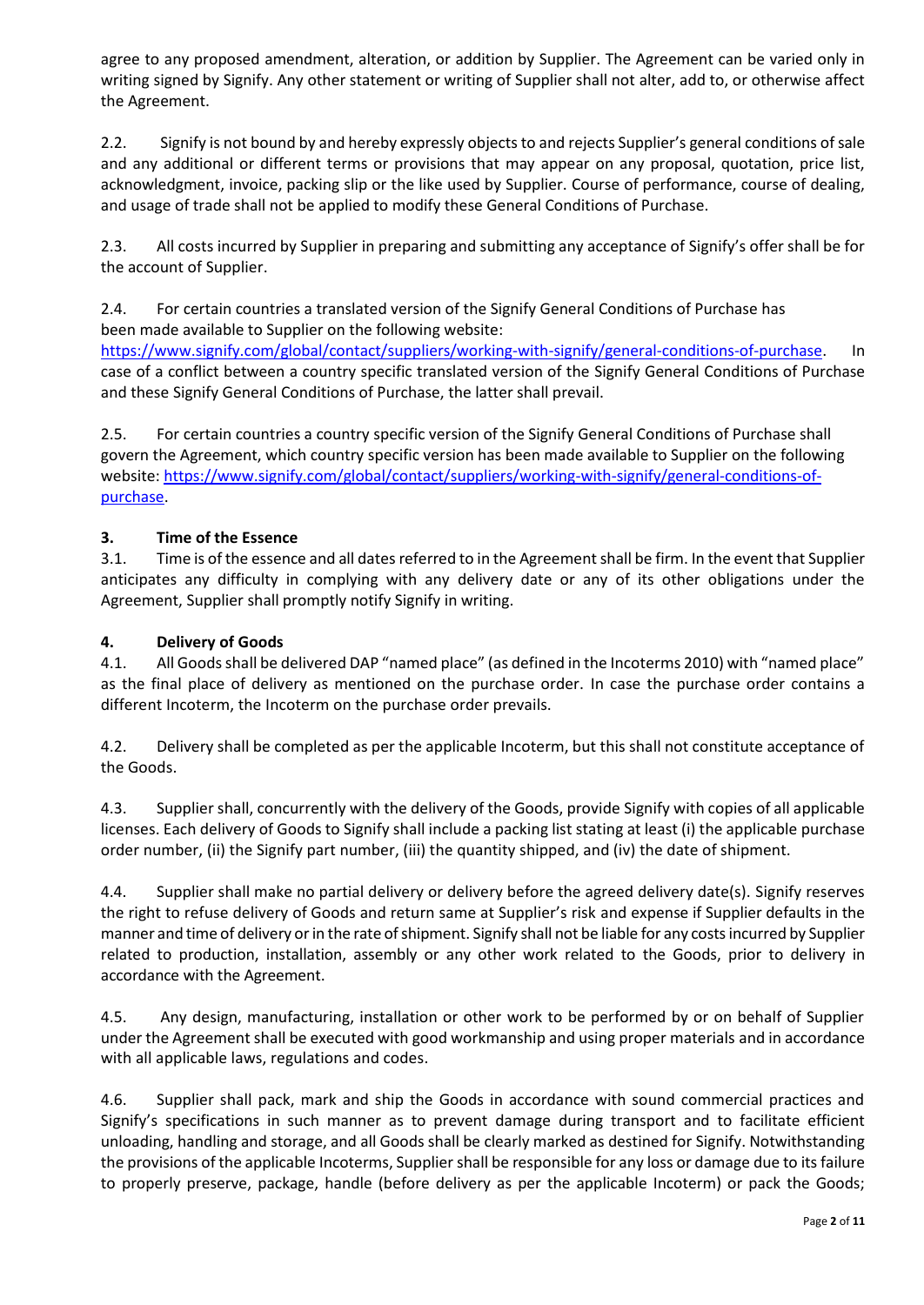Signify shall not be required to assert any claims for such loss or damage against the common carrier involved.

# **5. Changes to Goods**

5.1. Supplier shall not, without prior written consent of Signify, make any changes affecting Goods, including process or design changes, changes to manufacturing processes (including geographic location) changes affecting electrical performance, mechanical form or fit, function, environmental compatibility, chemical characteristics, life, reliability or quality of Goods or changes that could have material impact upon Supplier's quality system.

# **6. Inspection, Testing, Rejection of Goods**

6.1. Inspection, testing of or payment for the Goods by Signify shall not constitute acceptance. Inspection or acceptance of or payment for the Goods by Signify shall not release Supplier from any of its obligations, representations or warranties under the Agreement.

6.2. Signify may, at any time, inspect the Goods or the manufacturing process for the Goods. If any inspection or test by Signify is made on the premises of Supplier, Supplier shall provide reasonable facilities and assistance for the safety and convenience of Signify's inspection personnel.

If Signify does not accept any of the Goods, Signify shall promptly notify Supplier of such rejection, and Clause 11 below shall apply. Within two (2) weeks from such notification, Supplier shall collect the Goods from Signify at its own expense. If Supplier does not collect the Goods within said two (2) week period, Signify may have the Goods delivered to Supplier at Supplier's cost, or with the Supplier's prior consent destroy the Goods, without prejudice to any other right or remedy Signify may have under the Agreement or at law. Goods not accepted but already paid by Signify shall be reimbursed by Supplier to Signify and Signify shall have no payment obligation for any Good not accepted by Signify.

6.3. If, as a result of sampling inspection, any portion of a lot or shipment of like or similar items is found not to conform to the Agreement, Signify may reject and return the entire shipment or lot without further inspection or, at its option, complete inspection of all items in the shipment or lot, reject and return any or all nonconforming units (or accept them at a reduced price) and charge Supplier the cost of such inspection.

## **7. Performance of Services**

7.1. Supplier shall perform the Services with due skill and care, using the proper materials and employing sufficiently qualified staff.

7.2. Supplier shall be fully liable for the acts and omissions of any and all third parties with which it has contracted in connection with the Services.

7.3. Only written confirmation by Signify shall constitute acceptance of the Services performed. If Signify does not accept the Service and/or Work Product(s), Clause 11 below shall apply. Signify shall promptly notify Supplier of such rejection, and Supplier will, at its own expense, carry out the necessary corrections, additions and modifications reasonably requested by Signify in writing within thirty (30) days of such notification.

## **8. Prices; Payment**

8.1. Unless provided otherwise in the purchase order issued by Signify, title in the Goods shall pass to Signify at the time risk is transferred to Signify pursuant to the applicable Incoterm.

8.2. All prices quoted in the Agreement shall be fixed prices. Supplier warrants that such prices are not in excess of the lowest prices charged by Supplier to other similarly situated customers for similar quantities of Goods or Services of like kind and quality.

8.3. (i) All prices are gross amounts but exclusive of any value added tax (VAT), sales tax, GST (Goods and Services Tax), consumption tax or any other similar tax only. (ii) If the transactions as described in the Agreement are subject to any applicable VAT, sales tax, GST, consumption tax or any other similar tax, Supplier may charge VAT, sales tax, GST (Goods and Services Tax), consumption tax or any other similar tax to Signify,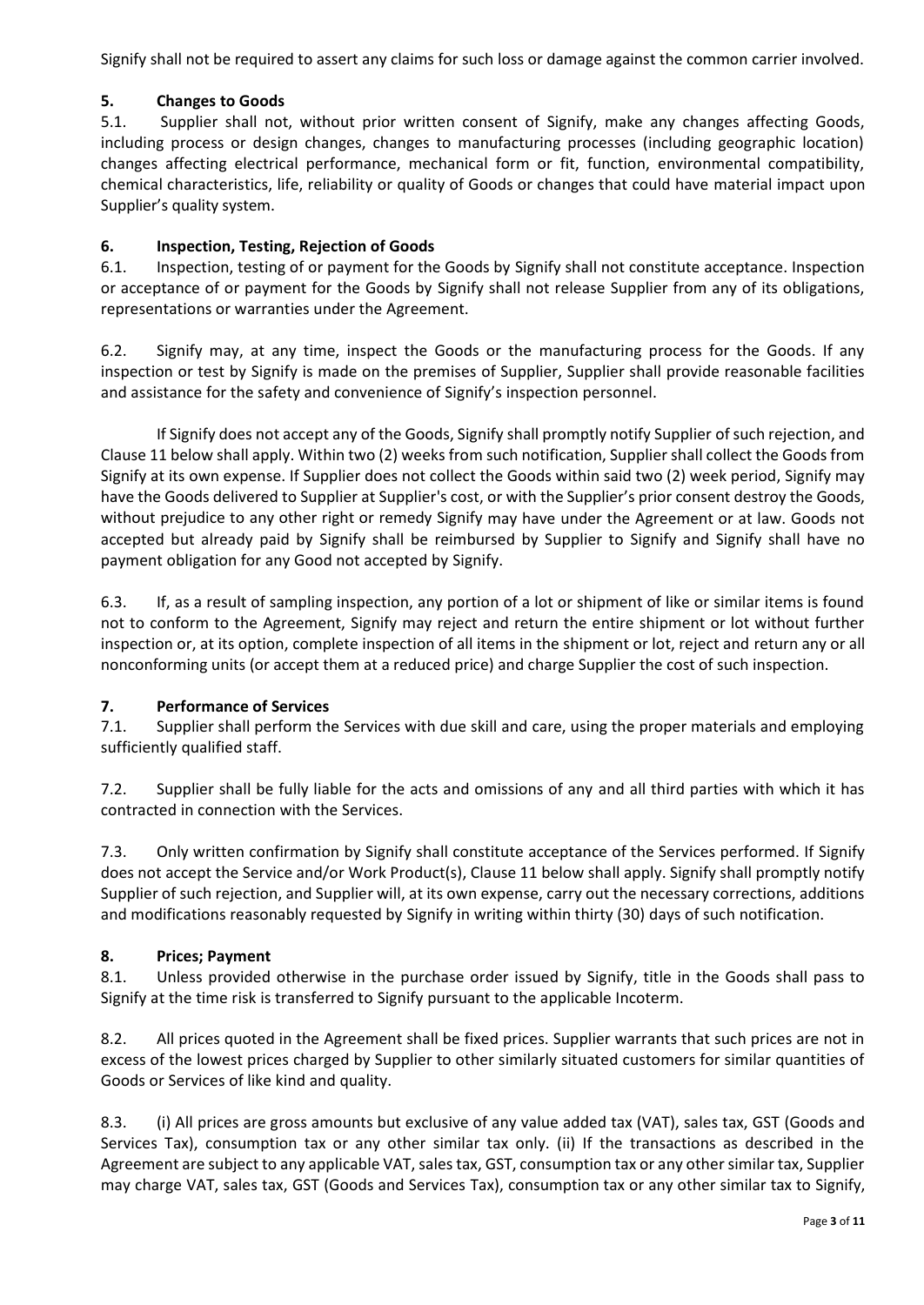which shall be paid by Signify in addition to the prices quoted. Supplier is responsible for paying any applicable VAT, sales tax, GST (Goods and Services Tax), consumption tax or any other similar tax to the appropriate (tax) authorities. At or after the time delivery has been completed as per Clause 4 but ultimately within six months from delivery, Supplier shall issue an invoice meeting all applicable legal and fiscal requirements and which in any event shall contain: (i) name, address and VAT registration code of Signify, (ii) name, address and VAT registration code of Supplier, (iii) Supplier invoice reference number, (iv) the Signify purchase order number, (v) Supplier invoice date, (vi) amount payable and (vii) applicable currency. Supplier shall send the invoice to Signify according to the instructions as set forth on the purchase order.

8.4. Any license fees shall be included in the price.

8.5. Subject to the acceptance of the Goods, Services and/or Work Product by Signify, and unless provided otherwise in the purchase order of Signify, payment shall be made within ninety-five (95) days end of month from the receipt of the correct invoice to the extent allowed under applicable mandatory law, all in accordance with Clause 8.3 in the proper form. Signify performs its payment runs three times per month.

8.6. If Supplier fails to fulfill any of its obligations under the Agreement, Signify may suspend payment to Supplier upon notice to Supplier.

8.7. Supplier hereby unconditionally accepts that Signify and any of the Signify Affiliates shall at all times have the right to set-off any amounts that any Signify Affiliate owes to Supplier or Supplier Affiliates under this Agreement with any amounts that Supplier or Supplier Affiliates owes to any Signify Affiliate under the Agreement or any other agreement.

8.8. Supplier acknowledges and agrees that any amount to be paid by Signify to Supplier may be paid on Signify's behalf by another Signify Affiliate and/or a third party designated by Signify. Supplier shall treat such payment as if it were made by Signify itself and Signify's obligation to pay to Supplier shall automatically be satisfied and discharged in the amount paid by such entity or third party.

## **9. Warranty**

- 9.1. Supplier represents and warrants to Signify that all Goods, Services and/or Work Product(s):
- (a) are suitable for the intended purpose and shall be new, merchantable, of good quality and free from all defects in design, materials, construction and workmanship;
- (b) strictly comply with the specifications, approved samples and all other requirements under the Agreement;
- (c) are delivered with all required licenses which shall remain valid and in place, and with the scope to properly cover the intended use. Furthermore, all such licenses shall include the right to transfer and the right to grant sublicenses;
- (d) shall be free from any and all liens and encumbrances;
- (e) have been designed, manufactured and delivered in compliance with all applicable laws (including labor laws), regulations, EC Directive 2001/95 on General Product Safety and the then current Supplier Sustainability Declaration which can be found at the Supplier Website;
- (f) are provided with and accompanied by all information and instructions necessary for proper and safe use;
- (g) all packaging and components supplied to Signify comply with the Regulated Substances List (RSL), which can be found at the Supplier Website or will be sent to Supplier upon its first written request. Supplier shall furnish to Signify any information required to enable Signify to comply with such laws, rules, and regulations in its use of the Goods and Services; and
- (h) will be accompanied by written and detailed specifications of the composition and characteristics, to enable Signify to transport, store, process, use and dispose of such Goods and/or Work Product safely and in compliance with law.

9.2. The warranties stated in Clause 9.1 are not exhaustive and shall not be deemed to exclude any warranties set by law, Supplier's standard warranties or other rights or warranties which Signify may be entitled to. These warranties shall survive any delivery, inspection, acceptance, payment or resale of the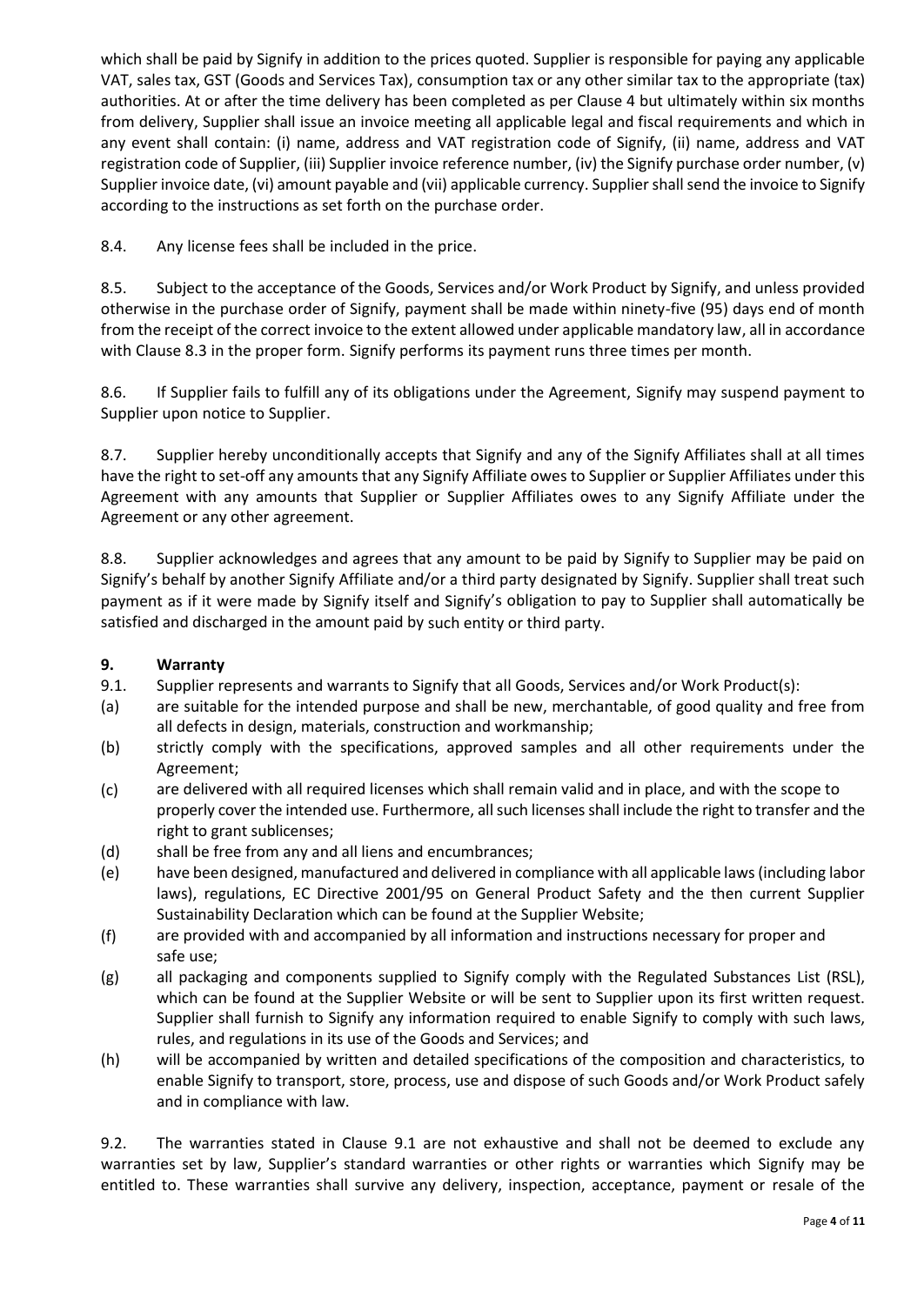Goods, and shall extend to Signify and its customers.

9.3. Without prejudice to any other rights accruing under the Agreement or law, the warranties set forth in Clause 9.1 will subsist for a period of thirty-six (36) months from the date of delivery as per Clause 4.2, or such other period as agreed in the Agreement (the "Warranty Term"). Goods repaired or replaced within the Warranty Term are warranted for the remainder of the original Warranty Term of said Goods, or twelve (12) months following the delivery date of such repaired or replaced Goods, whichever is longer.

9.4. Supplier agrees that, upon request of Signify, it shall register and use BOMcheck [\(https://www.bomcheck.net/\)](https://www.bomcheck.net/) to make substance compliance declarations including ROHS, REACH and other applicable regulatory requirements by making declarations in BOMcheck to fully comply with the Signify RSL, unless otherwise agreed with Signify. Supplier will also adhere to future RSL changes following notification from BOMcheck or other non- registered correspondence and is and will be fully compliant with the updated Signify RSL within 1 month of receiving the notification, unless otherwise agreed with Signify. Signify may reject deliveries that do not comply with these requirements.

## **10. Open Source Software Warranty**

10.1. Unless the inclusion of Open Source Software is specifically authorized in writing by duly authorized officers of Signify and unless otherwise stated in the Agreement, Supplier represents and warrants that the Goods do not include any portion of any Open Source Software.

# **11. Non-conformity**

11.1. If any Goods, Services or Work Products are defective, latent or otherwise do not conform to the requirements of the Agreement, Signify shall notify Supplier and may, without prejudice to any other right or remedy available to it under the Agreement or at law, at its sole discretion:

- (a) require performance by Supplier;
- (b) require delivery of substitute Goods or Work Products;
- (c) require Supplier to remedy the lack of conformity by repair;
- (d) declare the contract rescinded; or
- (e) reduce the price in the same proportion as the value of the Goods or Services actually delivered, even if that results in a full refund of the price paid to Supplier.

Supplier acknowledges and accepts that in the event that Signify elects Supplier to remedy the lack of conformity by repair, Signify entitled is to determine to have such non-confirming Goods or Work Products repaired by Supplier, whether or not in the field, with other components than those used by Supplier.

11.2. Supplier shall bear all cost of repair, replacement and transportation of the nonconforming Goods, and shall reimburse Signify in respect of all costs and expenses (including, without limitation, inspection, handling and storage costs) reasonably incurred by Signify in connection therewith.

11.3. Risk in relation to the nonconforming Goods shall pass to Supplier upon the date of notification thereof.

## **12. Ownership and Intellectual Property**

12.1. All machinery, tools, drawings, specifications, raw materials and any other property or materials furnished to Supplier by or for Signify, or paid for by Signify, for use in the performance of the Agreement, shall be and remain the sole exclusive property of Signify Holding B.V. and shall not be furnished to any third party without Signify's prior written consent, and all information with respect thereto shall be confidential and proprietary information of Signify. In addition, any and all of the foregoing shall be used solely for the purpose of fulfilling purchase orders from Signify, shall be marked as owned by Signify Holding B.V., shall be held at Supplier's risk, shall be kept in good condition and, if necessary, shall be replaced by Supplier at Supplier's expense, shall be subject to periodic inventory check by Supplier as reasonably requested from time to time by Signify, and shall be returned promptly upon Signify's first request. Except as otherwise expressly agreed in writing, Supplier agrees to furnish at its own expense all machinery, tools, and raw materials necessary to perform its obligations under the Agreement.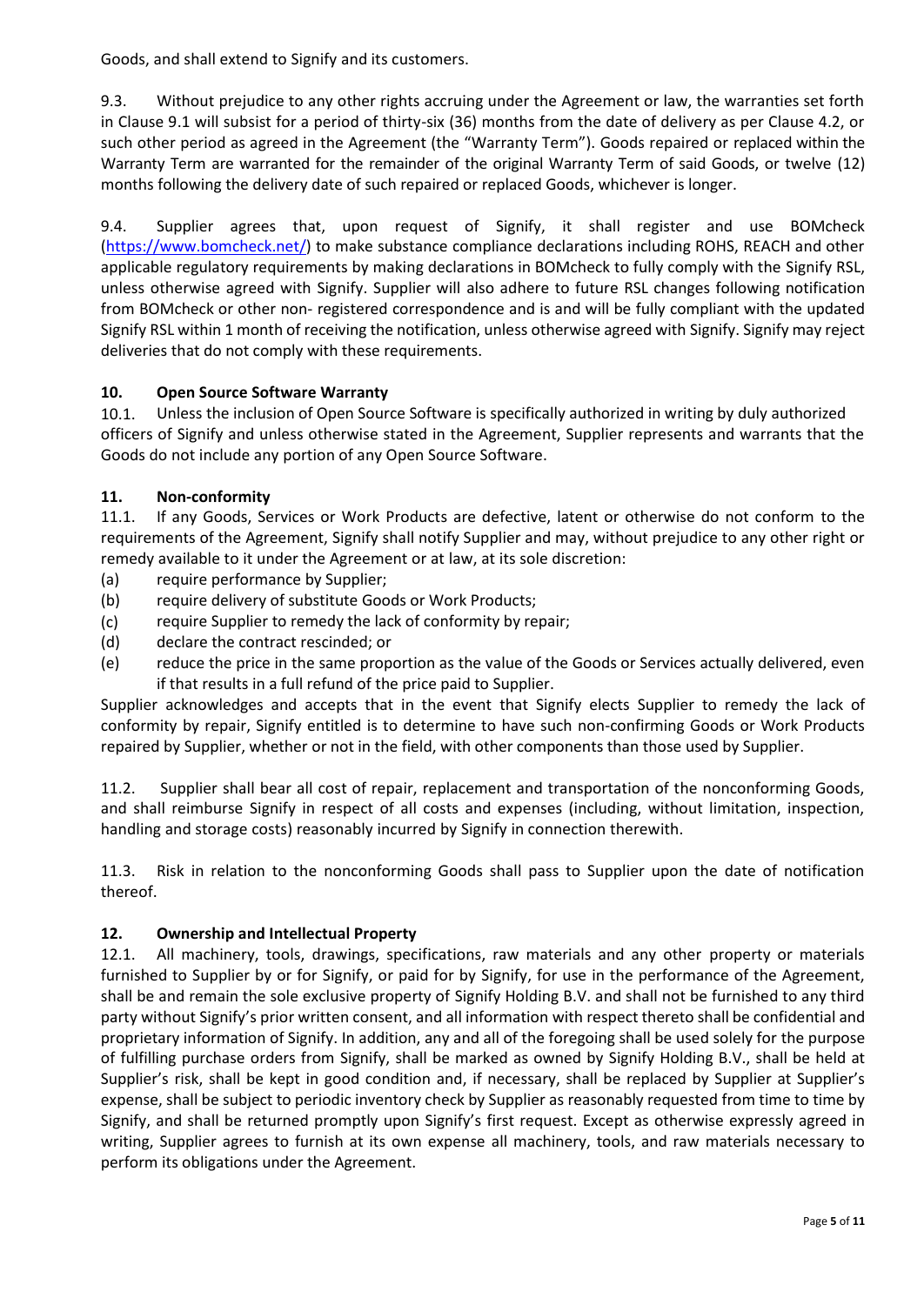12.2. Supplier represents and warrants to Signify that the Goods and Services do not and shall not, alone or in any combination, infringe or violate any third party (including Supplier's employees and subcontractors) IPRs.

12.3. The purchase of the Goods and/or Services shall confer on Signify and its Signify Affiliates an irrevocable, world-wide, royalty-free and fully paid up, non-exclusive and perpetual license under all IPRs owned or controlled, directly or indirectly, by Supplier to use, make, have made, build-in, have built-in, market, sell, lease, license, distribute and/or otherwise dispose of the Goods and/or Services, including but not limited to machinery, tools, drawings, designs, software, demos, moulds, specifications or pieces.

12.4. Signify shall retain all rights in any samples, data, works, materials and intellectual and other property provided by Signify to Supplier. All rights in and titles to the Work Product shall become Signify's property. Supplier shall execute and deliver any documents and do such things as may be necessary or desirable in order to carry into effect the provisions of this Clause 12.4.

12.5. Supplier shall not have any right, title or interest in or to any samples, data, works, materials, trademarks, trade names, or any other intellectual property rights owned by or licensed to Signify. Supplier shall not use any trademark, trade name, other indication or any other intellectual property rights owned by or licensed to Signify in relation to the Goods or Services alone or in any combination without Signify's prior written approval and any use as authorized by Signify shall be strictly in accordance with the instructions of Signify.

12.6. Supplier shall not, without Signify's prior written consent, publicly make any reference to Signify, whether in press releases, advertisements, sales literature or otherwise.

### **13. Intellectual Property Indemnification**

13.1. Supplier shall indemnify and hold harmless Signify, Signify Affiliates, agents and employees and any person selling or using any of Signify's products in respect of any and all claims, damages, costs and expenses (including but not limited to loss of profit and reasonable attorneys' fees) in connection with any third party claim that any of the Goods or Services alone or in any combination or their use infringes any third party IPRs, or, if so directed by Signify, shall defend any such claim at Supplier's own expense.

13.2. Signify shall give Supplier prompt written notice of any such claim, provided, however, any delay in notice shall not relieve Supplier of its obligations hereunder except to the extent it is prejudiced by such delay. Supplier shall provide all assistance in connection with any such claim as Signify may reasonably require.

13.3. In addition to Signify's rights hereunder or under applicable law, if any Goods or Services alone or in any combination, supplied under the Agreement are held to constitute an infringement or if their use is enjoined, Supplier shall, as directed by Signify, but at its own expense: either

- (a) procure for Signify or customers the right to continue using the Goods or Services alone or in any combination; or
- (b) replace or modify the Goods or Services alone or in any combination with a functional, noninfringing equivalent.

13.4. If Supplier is unable either to procure for Signify the right to continue to use the Goods or Services alone or in any combination or to replace or modify the Goods or Services alone or in any combination in accordance with the above, Signify may terminate the Agreement and upon such termination, Supplier shall reimburse to Signify the price paid, without prejudice to Supplier's obligation to indemnify Signify as set forth herein.

#### **14. Liability, Indemnification**

14.1. Supplier shall be liable towards Signify for all costs, damage, losses, penalties, claims, liabilities suits, judgments, demands and expenses, reasonable attorneys' fees (including special, indirect, incidental, consequential damage) incurred by Signify, arising from or relating to any breach by Supplier of its obligations, representations or warranties under the Agreement and, without any notification or additional act of Signify being required.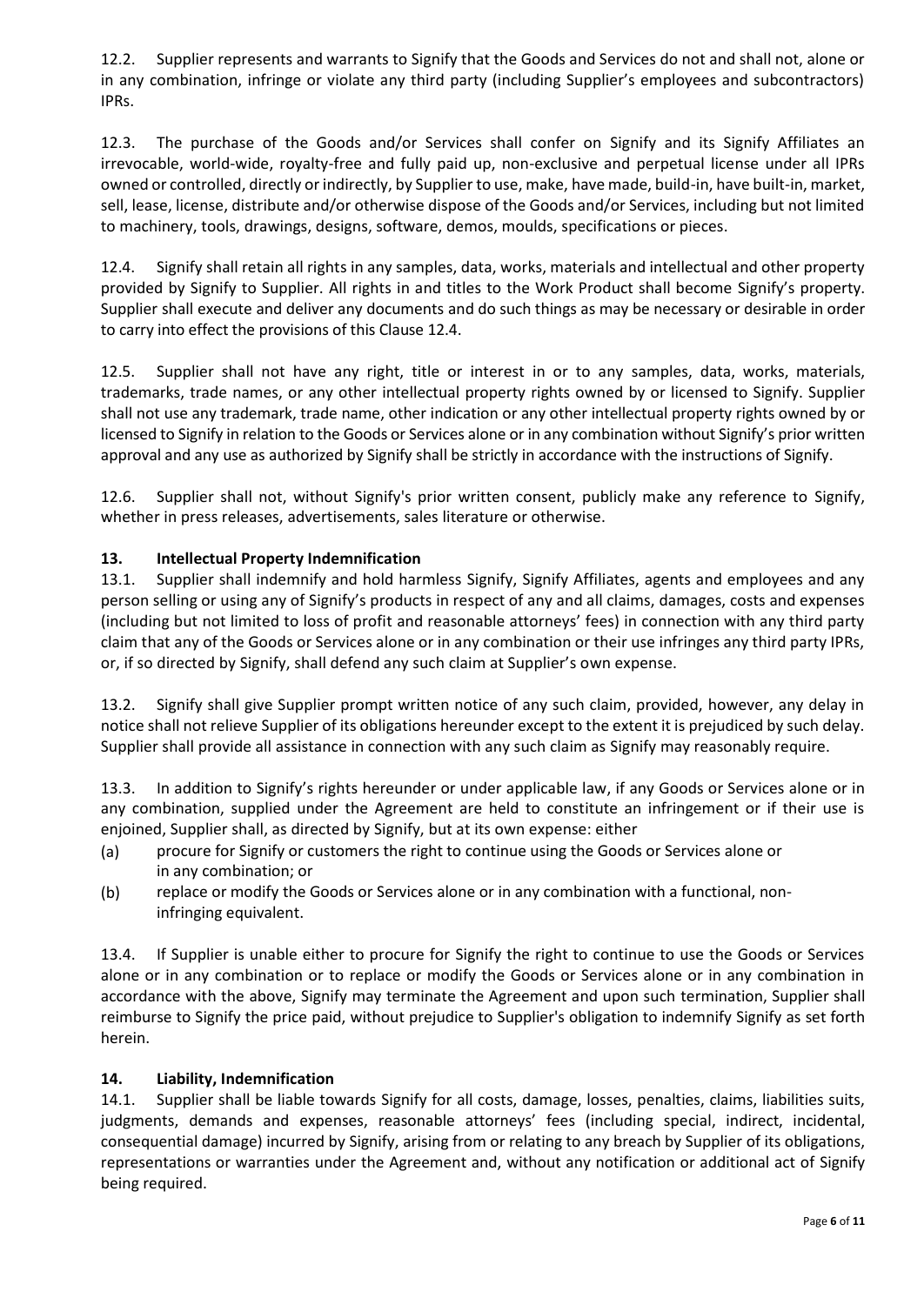14.2. Supplier will indemnify and hold harmless Signify, Signify Affiliates and their respective directors, officers, employees, customers, agents, shareholders from any third party claims brought against them arising from or related to any breach by Supplier of its obligations, representations or warranties under the Agreement.

### **15. Compliance with Laws**

15.1. Supplier shall at all times comply with all laws, rules, regulations, and ordinances applicable to the Agreement, including, but not limited to, all fair labor, equal opportunity, and environmental compliance laws, rules, regulations, and ordinances. Supplier shall furnish to Signify any information required to enable Signify to comply with any applicable laws, rules, and regulations in its use of the Goods and Services.

15.2. Supplier represents that neither Supplier nor any of its Supplier Affiliates, nor any of their its respective owners, officers, directors, employees, agents or other third parties acting for or on their behalf, have in the last five years been alleged to or have been found to have violated any law in relation to anti-bribery and anticorruption. Supplier will conduct its business honestly and not engage in any acts of bribery or corruption. Supplier's breach of this Clause 15.2 is ground for immediate termination of the Agreement without Signify and Signify Affiliates incurring any liability towards Supplier and Supplier Affiliates and Signify and Signify Affiliates will be entitled to any other remedies available at law or in equity.

15.3. If Supplier is a person or legal entity doing business in the United States, and the Goods and/or Services are sold to Signify under federal contract or subcontract, all applicable procurement regulations required by federal statute or regulation to be inserted in contracts or subcontracts are hereby incorporated by reference. Additionally, if Supplier is a person or legal entity doing business in the United States, the Equal Employment Opportunity Clauses set forth in 41 Code of Federal Regulations, Chapters 60-1.4, 60-250.5, and 60-741.5, are hereby incorporated by reference.

### **16. Privacy and data protection**

16.1. Each party shall comply with all Applicable Data Protection Laws. Signify hereby informs Supplier and Supplier acknowledges and agrees that Signify will Processes Personal Data in accordance with the "Signify Privacy Notice for customers, consumers and other business persons" which is available on <https://www.signify.com/global/privacy/legal-information/privacy-notice> under the "Legal information" section.

16.2. If and to the extent Supplier, in the context of the Agreement, will Process Signify Data, Supplier undertakes and warrants to Signify that it will:

- a) Process Signify Data: (i) exclusively on behalf and for the benefit of Signify; and (ii) only in compliance with the instructions of Signify as documented in the Agreement and as may additionally be provided by Signify from time to time; and (iii) in compliance with Applicable Data Protection Laws.
- b) Process Signify Data exclusively for the following purposes, and not process such data for any other purpose, including for its own commercial benefit, unless Signify has provided its prior express written approval: (i) provision of the services requested by Signify; (ii) execution of instructions provided by Signify; (iii) compliance with applicable law;
- c) implement appropriate technical, physical and organizational security measures to protect Signify Data against misuse, accidental or unlawful destruction or accidental loss, unlawful alteration, unauthorized disclosure (including remote access), or access, and against all other forms of unlawful Processing (including unnecessary collection or further Processing).
- d) promptly notify Signify, in writing and in any case within twenty-four (24) hours from the moment it: i) became aware of any legally binding request for disclosure of the Signify Data by a law enforcement authority unless otherwise prohibited by law; or ii) detects or reasonable suspects any incident of security leading to the unlawful destruction, loss, alteration, unauthorized disclosure, use or Processing of, or access to, Signify Data; in the event of a Personal Data breach, Supplier will take adequate remedial measures, and provide Signify with all relevant information as requested by Signify to address the Personal Data breach;
- e) keep Signify Data confidential;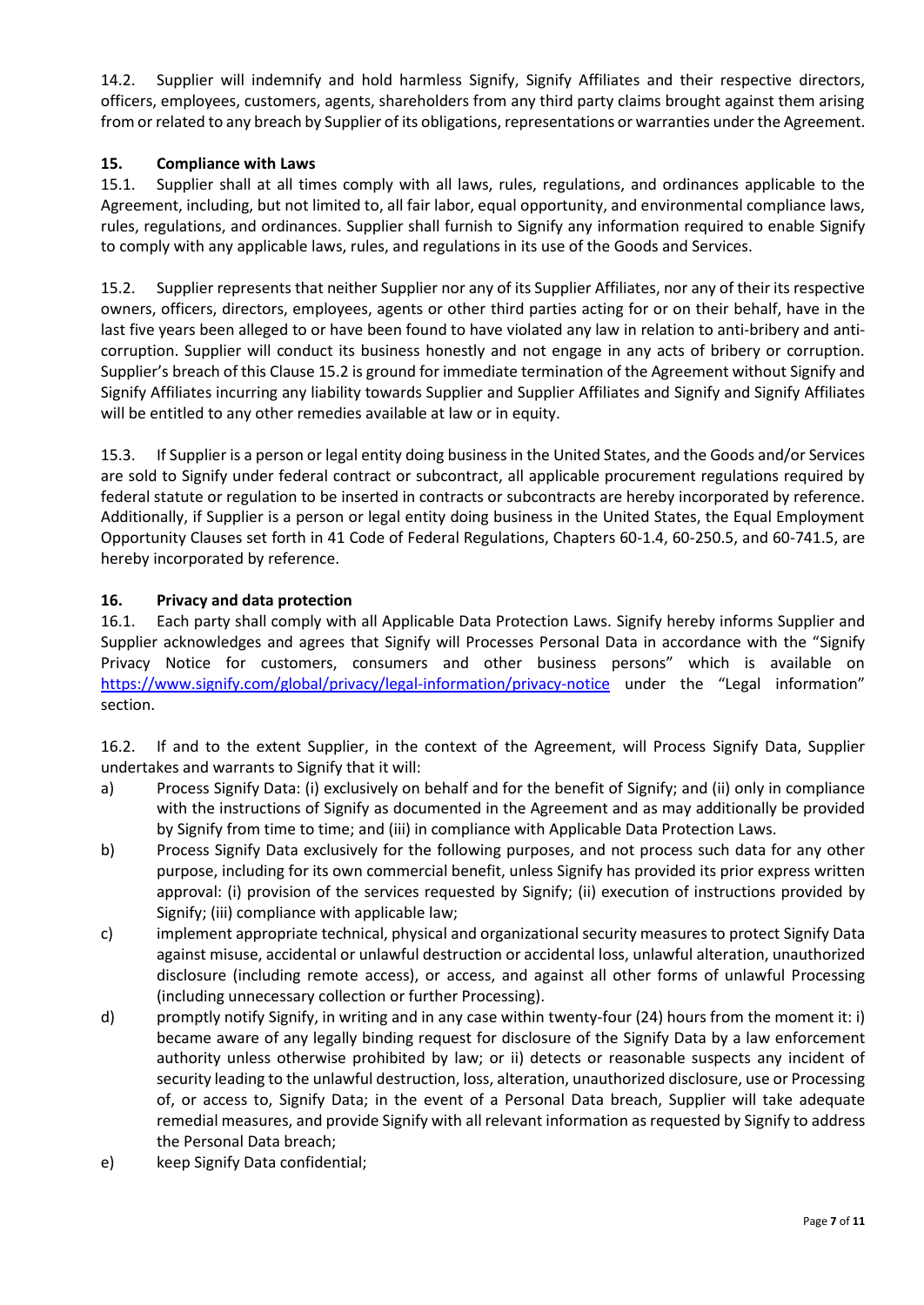- f) will make sure that its personnel authorized to process Signify Data: i) only Process Signify Data to the extent necessary to provide the Goods and/or Services (on a need to know basis); and ii) will be legally bound to confidentiality obligations;
- g) taking into account the nature of the Goods and/or Services, cooperate with Signify to address any privacy-related requests, inquiries and/or complaints (if any) from individuals, including but not limited to requests to correct, delete or block Signify Data. Supplier will not respond to any privacy-related request, inquiry and/or complaint related to Signify Data without the prior express written approval of Signify;
- h) not engage for the processing of Signify Data any subcontractors without the prior express written approval of Signify. If Signify approves the use of one or more subcontractors for the processing of Signify Data, Supplier shall in any case ensure that: (i) any engaged subcontractor is legally bounded in writing to the same restrictions and level of obligations with respect to the processing of Signify Data as those which Supplier is bound under the Agreement; (ii) Supplier remains fully liable to Signify for any acts or omissions of subcontractors in regard to their Processing of Signify Data;
- i) not transfer any Signify Data from within the European Economic Area member states ("**EEA**") to any countries outside the EEA not subject to an adequacy decision of the European Commission [\(https://ec.europa.eu/info/law/law-topic/data-protection/data-transfers-outside-eu/adequacy](https://ec.europa.eu/info/law/law-topic/data-protection/data-transfers-outside-eu/adequacy-protection-personal-data-non-eu-countries_en)protection-personal-data-non-eu-countries en) unless: i) such transfer is justified by a valid legal basis; or ii) Signify has given its prior express written approval (Signify may subject its approval to further instructions and conditions);
- j) at the request of Signify: (i) allow for and contribute to audits, including inspections, with regard to the Processing of Signify Data; (ii) submit its relevant data processing facilities, practices, procedures and documentation relating to the Processing of Signify Data to such audits, to be conducted by Signify or by a qualified independent assessor selected by Signify;
- k) make available to Signify all information necessary to demonstrate compliance with Applicable Data Protection Law and actively cooperate and assist Signify in order to take all necessary steps to ensure compliance with Applicable Data Protection Law; and
- l) Process Signify Data for the duration of the Agreement, unless otherwise agreed upon in writing; upon termination of the Agreement (in whole or in part), Supplier will return the Signify Data and copies thereof to Signify or will securely destroy or erase such Signify Data, except to the extent Applicable Data Protection Law provides otherwise.

Parties agree that: (i) the subject matter of the Processing of Signify Data by Supplier is the provision of Goods and/or Services pursuant to the Agreement; (ii) the types of Signify Data under Processing may include, but are not limited to, personal identification data, contact information data and other information relating to an identified or identifiable natural person; (iii) the categories of individuals under Processing may include, but are not limited to, consumers, business customers, employees, other natural persons.

16.3. With regard to set of Personal Data that parties Process as autonomous Controllers, insofar as Signify transfers to Supplier Personal Data originating from EEA, Supplier undertakes and warrants that it will Process such set of Personal Data only within countries of member states of EEA unless: (i) Signify and Supplier have previously entered into the appropriate EU Standard Contractual Clauses (Controller to Controller); or (ii) Supplier has implemented Binding Corporate Rules that have received European approval and that cover all of the Personal Data that Supplier will receive in its capacity as Controller; or (iii) the non-EEA countries where Supplier will Process such Personal Data have received a binding adequacy decision by the European Commission; or (iv) another validly executed transfer mechanism applies to the transfer of Personal Data to these countries that have not received a binding adequacy decision by the European Commission.

# **17.1 Export Controls Compliance**

17.1. Supplier agrees and warrants that it will comply with all applicable international and national export control laws and regulations and it will not export or re-export, directly or indirectly, any information, goods, software and/or technology to any country for which the European Union or the United States of America or any other country, at the time of export or re-export, requires an export license or other governmental approval, without first obtaining such license or approval.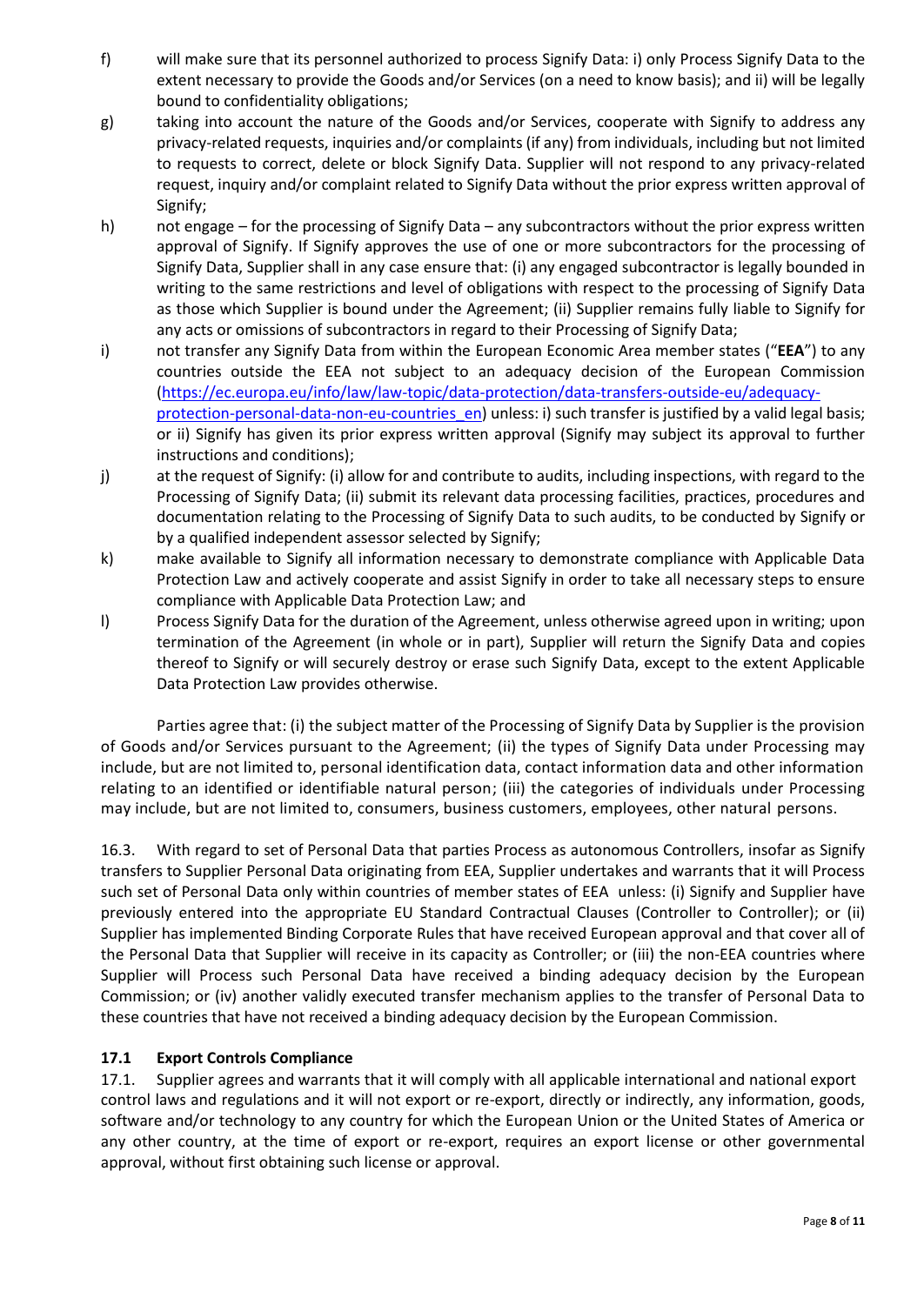17.2. Supplier agrees to inform Signify in writing whether or not the supplied information, goods, software and/or technology is US controlled and/or controlled under the export control laws of its own country, and if so, Supplier will inform Signify about the extent of the restrictions (including but not limited to export control legal jurisdiction, export control classification numbers, export control licenses and/or CCATS as applicable).

17.3. Supplier shall obtain all international and national export licenses or similar permits required under all applicable export control laws and regulations and shall provide Signify with all information required to enable Signify and its customers to comply with such laws and regulations.

17.4. Supplier will indemnify and hold Signify harmless from any claims, liabilities, penalties, forfeitures, and associated costs and expenses (including attorney's fees), which Signify may incur due to Supplier's noncompliance with applicable laws, rules and regulations. Supplier agrees to notify Signify promptly of Supplier's receipt of any such notice of a violation of any export control related law, rule or regulation, which may affect Signify.

## **18. Customs Compliance**

18.1. On an annual basis, or upon earlier request of Signify, Supplier shall provide Signify with a supplier declaration of origin in relation to the Goods sufficient to satisfy the requirements of (i) the customs authorities of the country of receipt, and (ii) any applicable export licensing regulations, including those of the United States. In particular, the declaration should explicitly mention whether the Goods, or part thereof, have been produced in the United States or originate in the United States. Dual-use Goods, or otherwise classified Goods supplied by Supplier should be clearly identified by their classification code.

18.2. For all Goods that qualify for application of Regional or Free Trade Agreements, General Systems of Preference or other preferential arrangements, it is the responsibility of the Supplier to deliver products with the appropriate documentary evidence (e.g. Supplier's declaration, preferential origin certificate/invoice declaration) to confirm the preferential origin status.

18.3. Supplier shall mark every Good (or the Good's container if there is no room on the Good itself) with the country of origin. Supplier shall, in marking the Goods, comply with the requirements of the customs authorities of the country of receipt. If any Goods are imported, Supplier shall when possible allow Signify to be the importer of record. If Signify is not the importer of record and Supplier obtains duty drawback rights to the Goods, Supplier shall, upon Signify request, provide Signify with documents required by the customs authorities of the country of receipt to prove importation and to transfer duty drawback rights to Signify.

## **19. Limitation of Liability of Signify**

19.1 To the maximum extent permitted by applicable law, the total aggregate liability and obligations of Signify arising from or relating to the Agreement shall be limited to Signify's obligation to pay for the undisputed, due and payable invoices for the delivery of the Goods and Services in accordance with the such Agreement.

#### **20. Force Majeure**

20.1. In the event that Supplier is prevented from performing any of its obligations under the Agreement for reason of force majeure (being an event unforeseeable and beyond the control of Supplier) and Supplier has provided sufficient proof for the existence of the force majeure, the performance of the obligation concerned shall be suspended for the duration of the force majeure. Signify shall be entitled to terminate the Agreement with immediate effect by written notice to Supplier, immediately if the context of the nonperformance justifies immediate termination, and in any event if the circumstance constituting force majeure endures for more than thirty (30) days and, upon such notice, Supplier shall not be entitled to any form of compensation in relation to the termination. Force majeure on the part of Supplier shall in any event not include shortage of personnel or production materials or resources, strikes, not officially declared epidemic or pandemic, breach of contract by third parties contracted by Supplier, financial problems of Supplier, nor the inability of Supplier to secure the necessary licenses in respect of software to be supplied or the necessary legal or administrative permits or authorizations in relation to the Goods or Services to be supplied.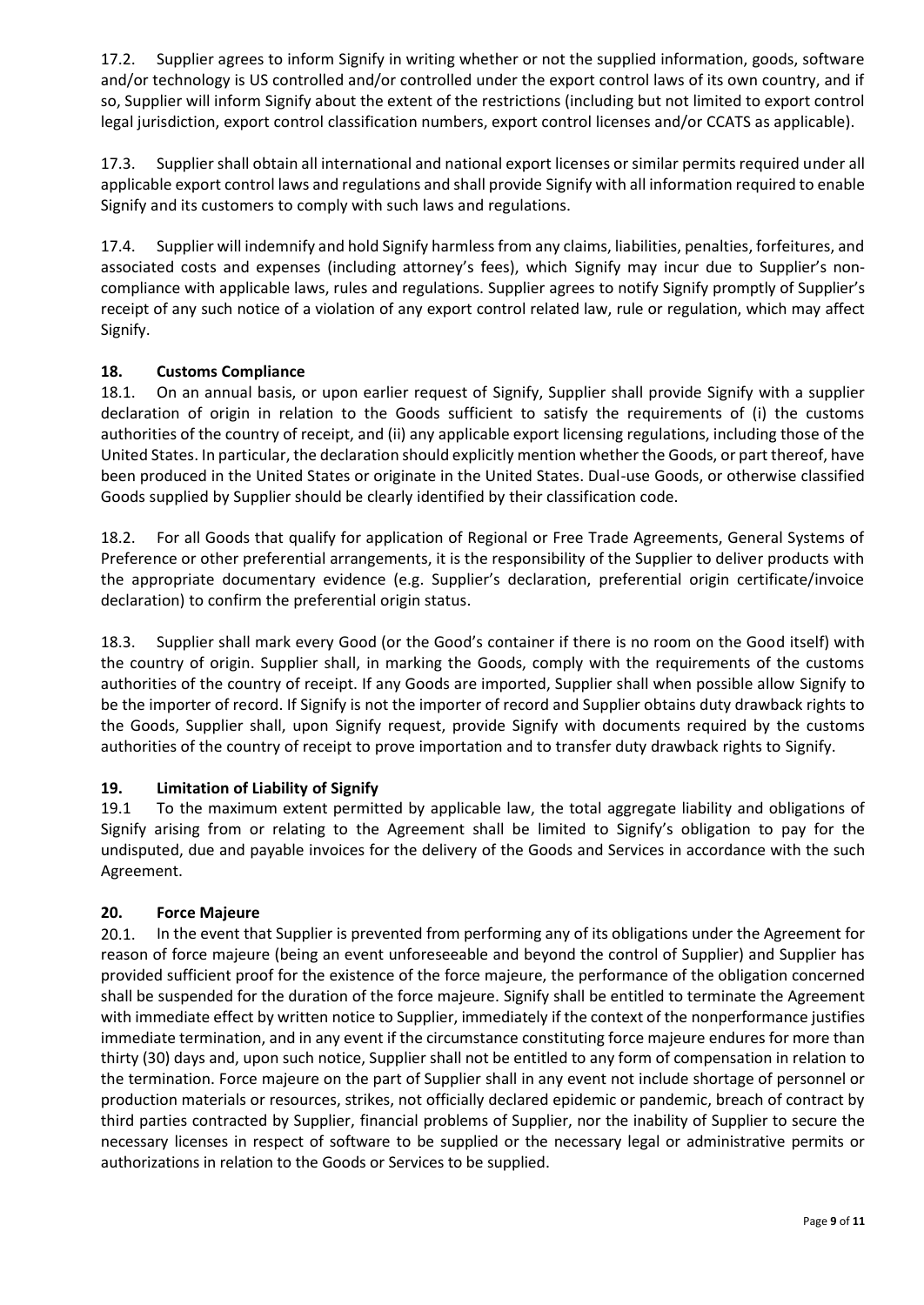# **21. Suspension and Termination**

21.1. Without prejudice to any other right or remedy available to Signify under the Agreement or at law, Signify shall be entitled at its discretion to suspend the performance of its obligations under the Agreement in whole or in part or to terminate the Agreement in whole or in part by means of written notice to Supplier in the event that:

- (a) Supplier files a voluntary petition in bankruptcy or any voluntary proceeding relating to insolvency, receivership, liquidation, assignment for the benefit or creditors or similar proceeding;
- (b) Supplier becomes the subject of a petition in bankruptcy or any proceeding relating to insolvency, receivership, liquidation, assignment for the benefit of creditors or similar proceeding;
- (c) Supplier ceases or threatens to cease to carry on business in the ordinary course;
- (d) Supplier breaches any of its obligations under the Agreement or Signify's, in its reasonable discretion, determines that Supplier cannot or shall not deliver the Goods or perform the Services as required;
- (e) Supplier fails to provide adequate assurance of performance following request by Signify; or
- (f) the Control over Supplier is or will be transferred to others than those exercising Control at the effective date of an Agreement and if Signify has reasons to believe that this is contrary to Signify's justified business interests.
- 21.2. Signify shall not be liable to Supplier by virtue of exercising any of the rights under Clause 21.1.

21.3. Signify may terminate the Agreement for convenience in whole or in part, at any time, by verbal and/or written notice prior to Supplier's written acknowledgement of Signify's purchase order or Supplier's performance under such Agreement. After Supplier has given written acknowledgement of Signify's purchase order or has commenced performance thereof, Signify may terminate such Agreement by giving 10 days prior written notice of such termination. At such time, Supplier shall minimize its expenditures under such Agreement unless otherwise directed by Signify. Signify's termination of this Agreement shall not constitute a default; however, Supplier shall be entitled to receive a remuneration under such Agreement based on Supplier's actual and reasonable and demonstrable costs and fees due up to the effective date of such termination.

## **22. Confidentiality**

22.1. Supplier shall treat all information provided by or on behalf of Signify or generated by Supplier for Signify under the Agreement, including without limitation, the existence and content of the Agreement, as confidential. All such information shall be used by Supplier only for the purposes of the Agreement. Supplier shall protect Signify's information using not less than the same degree of care with which it treats its own confidential information, but at all times shall use at least reasonable care. All such information shall remain the property of Signify and Supplier shall, upon Signify's demand, promptly return to Signify all such information and shall not retain any copy thereof.

## **23. Insurance**

23.1. Supplier will maintain comprehensive or commercial general liability insurance (including products liability, property damage and personal injury liability, and any other liability as may be requested by Signify) with, unless otherwise agreed by Signify, a minimum limit of five million Euro for claims of bodily injury, including death, and any other damages that may arise from use of the Goods or Services or acts or omissions of Supplier under the Agreement. Such insurance policies will be written with appropriately licensed and financially responsible insurers. Supplier shall inform Signify of any cancellation or reduction in coverage with a minimum of 30 days prior written notice. Certificates of insurance evidencing the required coverage and limits and insurance policies shall be furnished to Signify upon Signify's request.

## **24. Miscellaneous**

24.1. Supplier shall provide Goods and render Services hereunder as an independent contractor and not as an agent of Signify and nothing contained in the Agreement is intended to create a partnership, joint venture or employment relationship between the parties irrespective of the extent of economic dependency of Supplier on Signify.

24.2. Supplier shall not subcontract, transfer, pledge or assign any of its rights or obligations under the Agreement without the prior written consent of Signify. Any not such pre-approved subcontracting, transfer,